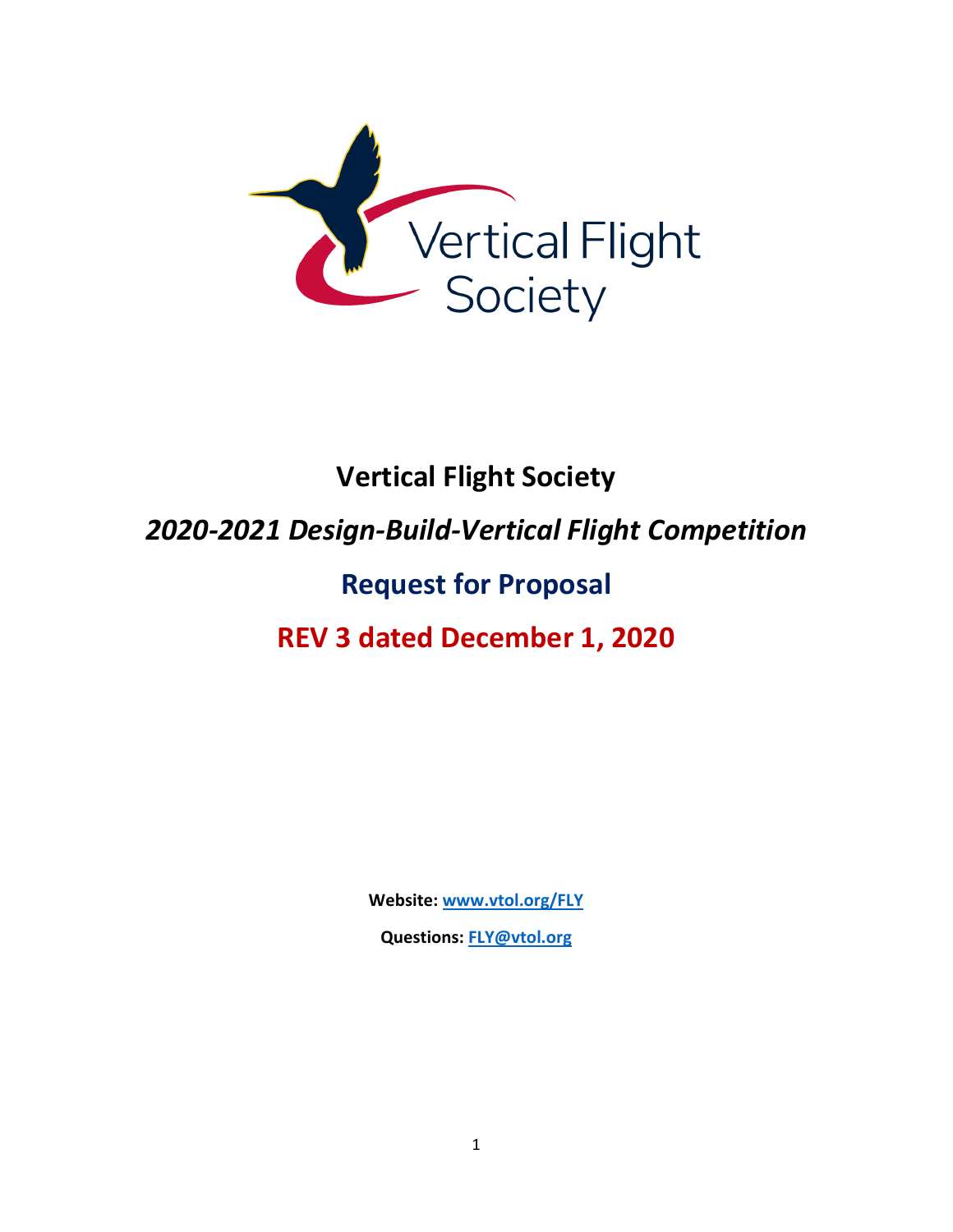# **Summary of Revisions**

# **Revision 1 dated Sept. 17, 2020**

- 1. Teams will only be limited in capacity at the competition fly-off. The limit is 10 students and 2 faculty advisers.
- 2. A final team roster will be requested in February to clear students and faculty for entrance to the ARL fly-off location. Teams are still free to change team members throughout the year, but only students and faculty that are on the final team roster may be permitted at the competition fly-off in April. Foreign nationals are permitted, but additional information may be requested at the discretion of ARL.
- 3. The requirement for the team pilot to hold an FAA Part 107 Drone Certification must be met and documented in the final roster submission in February. More information on this will be distributed to selected teams.
- 4. A typo was found in a provided metric equivalent. Please use the 20 lbs. maximum aircraft weight. The vehicle along with any power supply and payload may never exceed 20 lbs.
- 5. A statement on photography at the ARL competition fly-off has been added under Section 9.

# **Revision 2 dated Sept. 23, 2020**

- 1. To clarify points 1 and 2, above, teams can have as many students involved as they would like, but a maximum of 10 students will be allowed at the competition fly-off in April.
- 2. Transmission frequencies as defined in Section 6 were corrected to reflect the appropriate values for transmitters, telemetry, and video feed.
- 3. Submission window for proposals has been extended to Oct. 15, 2020. Selected teams will be notified roughly two weeks later.
- 4. "Overview of Technical Approach" has been added to the list of topics for the proposal submission.
- 5. Figure 1 has been added to show the ARL R2C2 test site at Graces Quarters with shipping containers that will be on the test field at the time of the competition.

# **Revision 3 dated Dec. 1 2020**

- 1. Additional FAQs relevant to the RFP have been received and answered on the separate competition FAQ document dated Dec. 1, 2020. The FAQ document can be found on the competition website at [www.vtol.org/FLY.](http://www.vtol.org/FLY)
- 2. Additional guidance has been added to section 1.2 for the Preliminary Design Report.
- 3. In sections 1.2-3 and 3.1-2, the category titled "CAD Models" were renamed to "Design Definition" and the category titled "Report Clarity" was renamed to "Presentation and Organization."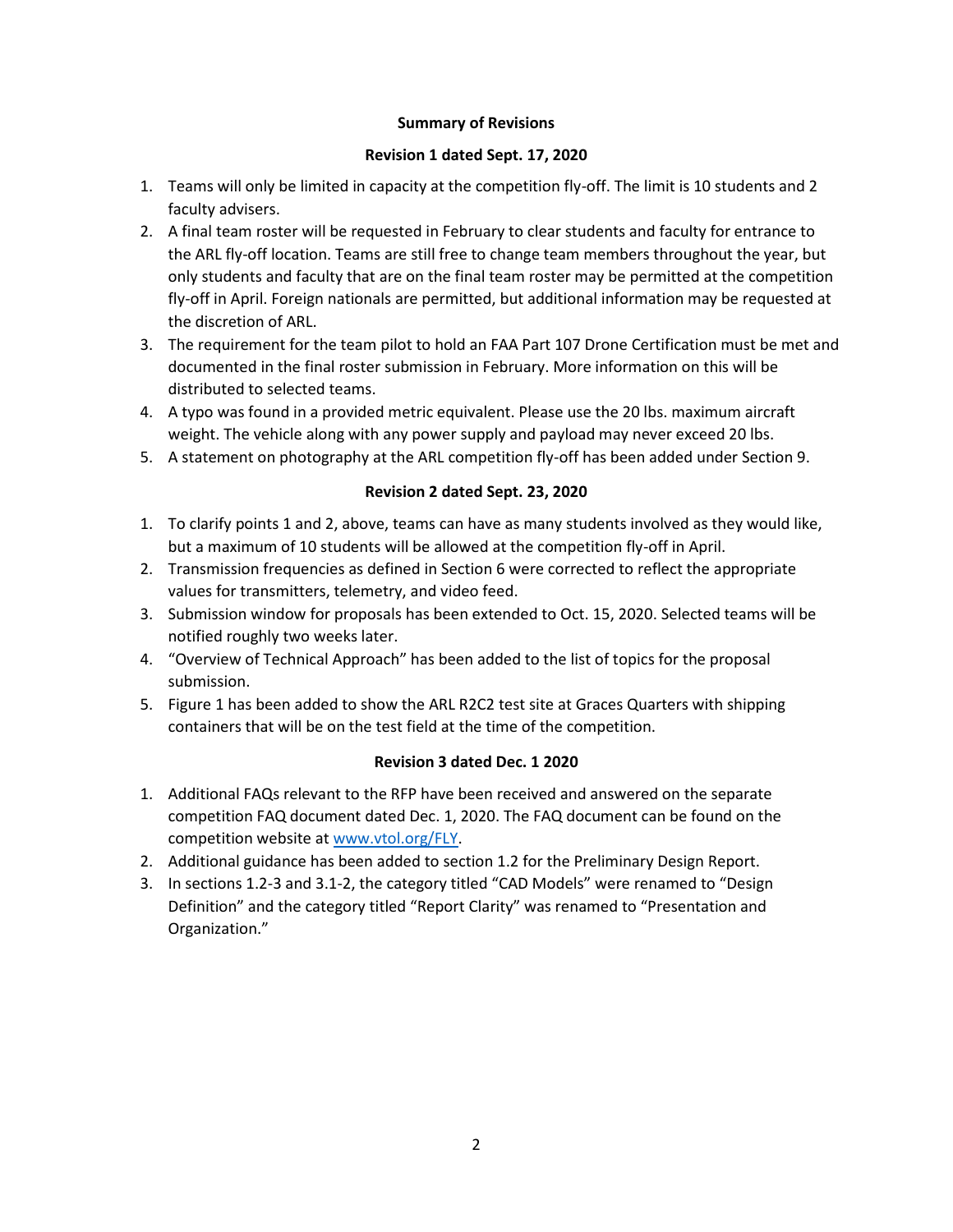# **Executive Summary:**

The Vertical Flight Society (VFS) invites student teams to participate in the 1<sup>st</sup> Annual VFS Design-Build-Vertical Flight (DBVF) Student Competition. The fly-off portion of the competition is scheduled to take place at the U.S. Army Combat Capabilities Development Command (CCDC) Army Research Laboratory (ARL) Robotics Research Collaboration Campus (R2C2) at Graces [Quarters](https://goo.gl/maps/wSPkbYkEzAKhL2iz8) located in Middle River, Maryland, on April 16-17, 2021. This electric-powered remote-control vertical take-off and landing (VTOL) competition seeks to encourage interest in unmanned aircraft technology and small air vehicle design and fabrication.

*With respect to the COVID-19 pandemic, VFS recognizes that the fly-off portion of the competition will be contingent on the state of affairs prior to April 2021. If the competition fly-off date approaches and VFS, along with input from the Army Research Lab, decides that the competition is not safe enough, then the scoring will take into account the deliverables accomplished prior to the competition fly-off.* 

#### **Team eligibility rules are as follows:**

- Full-time university students with at least one faculty advisor. Students may be at the undergraduate or graduate level, but they must be currently enrolled during the competition semester.
- Teams will be limited to 10 students and 2 faculty advisors at the competition fly-off. Selected teams will fill out a final team roster in February that will be used to clear students for entrance onto the fly-off location at ARL. Foreign nationals (non-US Citizens) may be permitted, but additional information will be requested by ARL from the student and faculty adviser following the February final roster submission.
- Each team member must be a current VFS Student Member (\$25/year) at the time of submitting the Preliminary Design Report - find VFS membership information at [vtol.org/membership.](https://vtol.org/membership)
- Each team's pilot must also hold an [FAA Part 107 Drone Certification.](https://www.faa.gov/uas/commercial_operators/become_a_drone_pilot/) This requirement must be proven when the final team roster is submitted in February. More information on this final team roster will be distributed to the selected teams at a later date.
- If there is more than one team per school, VFS reserves the right to limit the number of teams based on review of the initial proposals. In the event that two or more separate teams from the same university apply and must be down-selected, the teams will be given the option to combine into a single team entry.

The aircraft requirements are detailed in the section(s) below, but in general the aircraft is restricted to the unmanned aircraft systems (UAS) Group 1, which limits the maximum take-off weight (MTOW) to no more than 20 lb (9.072 kg). Aircraft size and weight will factor into the competition scoring as described in the scoring section.

# **Awards**

Competition awards will include the following.

- Overall competition winner  $1^{st}$  through  $3^{rd}$  will be awarded trophies/plaques and the following monetary amounts:
	- o **1 st –\$2000**
	- o **2 nd – \$1000**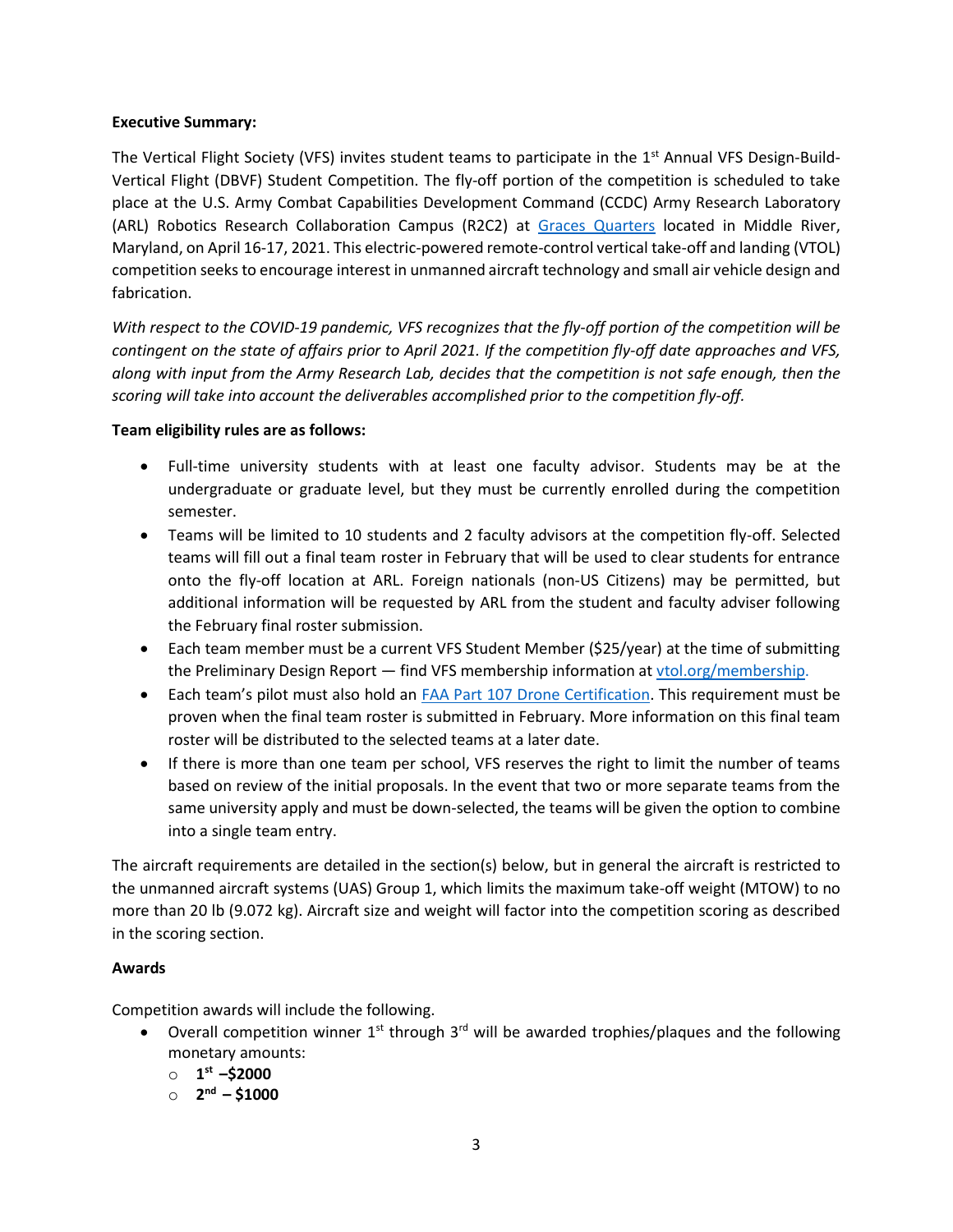o **3 rd – \$500**

- Monetary prizes will also be awarded following the review and scoring of the preliminary design reports (PDR) for the 1<sup>st</sup> through 3<sup>rd</sup> best scores as follows:
	- o **1 st – \$750**
	- o **2 nd – \$500**
	- o **3 rd – \$250**
- Trophies/plaques will be awarded to  $1^{st}$  through  $3^{rd}$  place of the combined technical report and presentation scoring.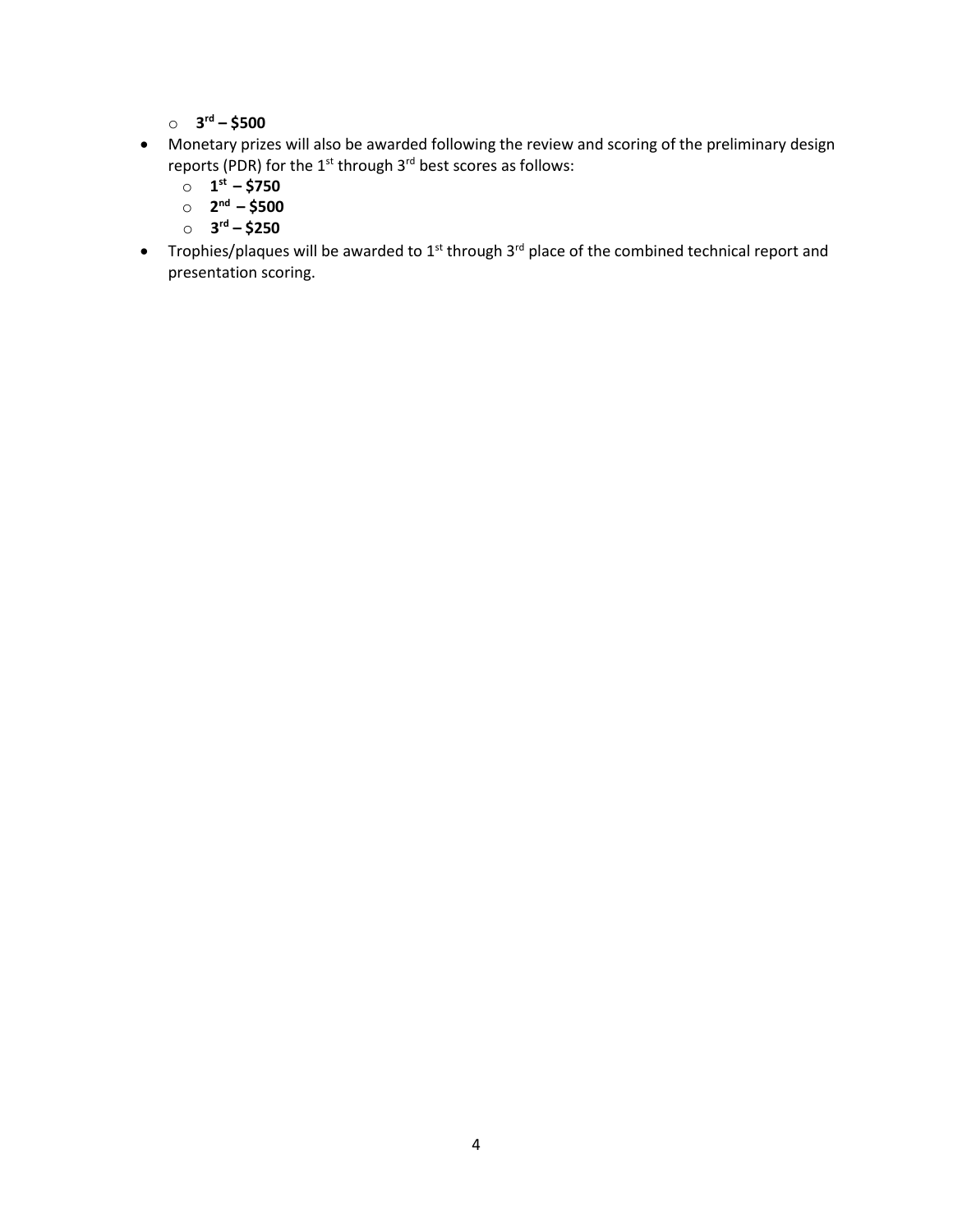# **1.0: Timeline for Deliverables**

- 1. Proposal Submission Window: Sept. 1–Oct. 15, 2020
- 2. Preliminary Design Report: Dec. 20, 2020
- 3. Final Technical Report: March 7, 2021
- 4. Competition Dates: April 16-17, 2021
	- a. Optional Practice Day: April 16, 2021
	- b. Competition Day: April 17, 2021

# **1.1: Proposal Submission**

**The VFS Design-Build-Vertical Flight Competition proposal submission window will be open from Sept. 1 to Oct. 15, 2020 and should be emailed to** [FLY@vtol.org.](mailto:FLY@vtol.org)

**The submission is limited to 5-pages (not including the cover page)** and must be written by the students and should include the following sections:

- Cover page
- Introduction
- Organization: Include any supporting faculty and other team advisors, a team roster, the team's management plan (i.e. teams leads and working groups), and a tentative project schedule.
	- $\circ$  At least one faculty advisor is required to attend the competition fly-off. Up to 10 team members are encouraged, but not required, to attend.
- Team Inclusivity: VFS encourages teams to recruit students from a broad range of disciplines and class-standing in order to both accomplish the tasks and bring different perspectives to the design process. Please document all majors included and the break-down of class standing.
- Overview of Technical Approach
	- $\circ$  Briefly summarize any initial conceptual designs that the team is considering.
- University Support and Sponsorship: Please document any secured team funding, whether it be from your university or outside sponsors. Also include any plans for further fundraising.
- Letters of Support: Please include a 1-page letter of support from each team advisor. The letters of support do not count against the 5-page limit.

Teams will be notified of the status of their application to the competition by the end of October, 2020.

# **1.2: Preliminary Design Report (PDR)**

**The PDR is limited to 10-pages and is due Sunday, Dec. 20, 2020 at 11:59 PM Eastern Standard Time (EST), which is UTC-5 and emailed to** [FLY@vtol.org.](mailto:FLY@vtol.org) **Reminder team members must be members of VFS at the time of the PDR submission** - [vtol.org/what-we-do/benefits-of-membership](https://vtol.org/what-we-do/benefits-of-membership)

The details of the report must include, but are not limited to:

- Team Introduction
- Design Trade Studies
	- $\circ$  Major design drivers should be discussed with reasoning explained for choices made
	- o Specify selected components for motors, propellers/rotors, electronic speed controller (ESC), and batteries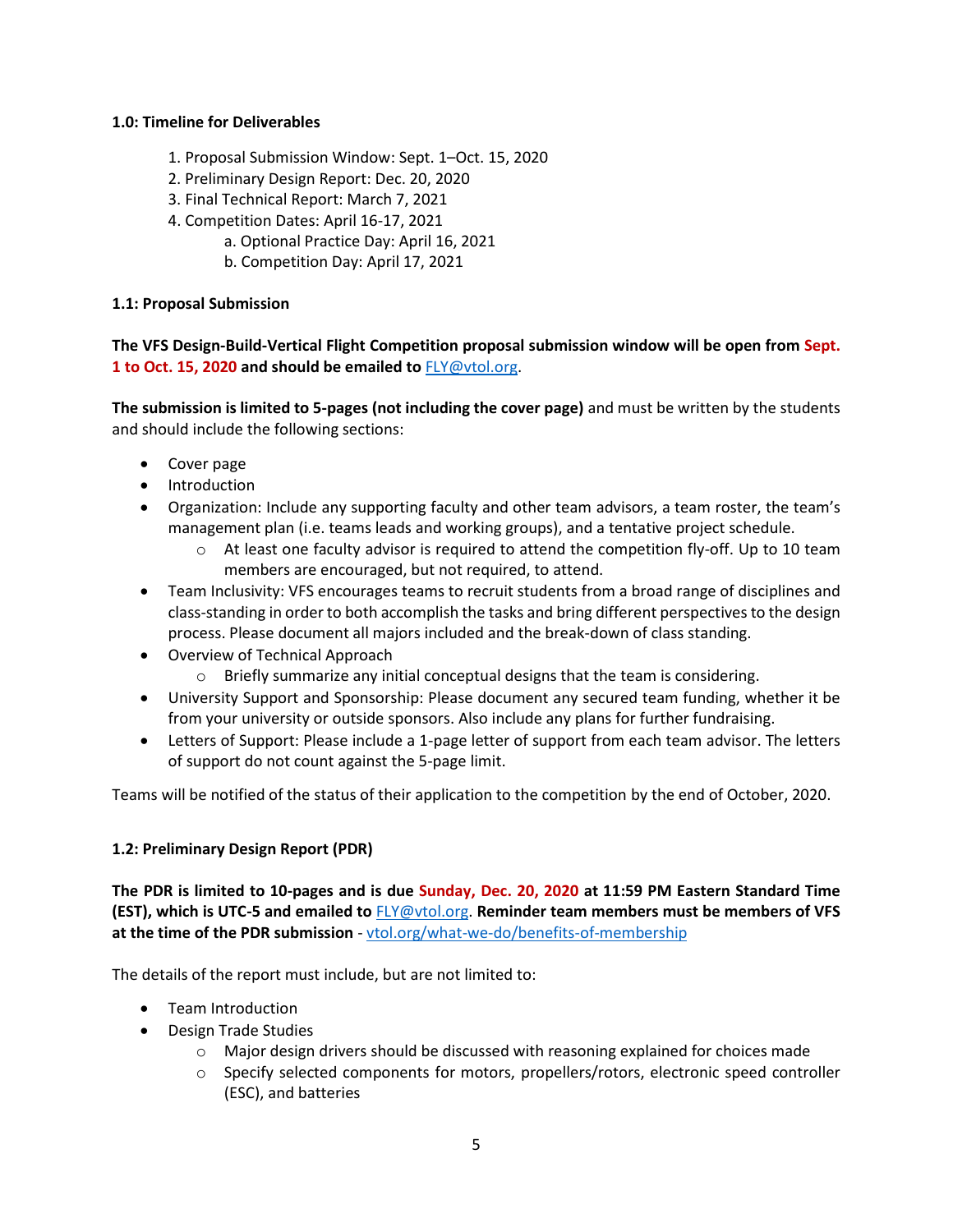- Design Definition
	- o Computer Aided Design (3D CAD) model of the aircraft concept including relevant subsystems and key interfaces
	- $\circ$  Identify which parts will be procured commercially, procured custom, and designed and fabricated by the team. Can reference Design Trade Studies section if needed.
- Technical Innovations
	- $\circ$  What unique design considerations make your aircraft special? What special technology, manufacturing techniques, etc. have been used or are being planned?
- Fabrication Methods
	- o Details the processes used for vehicle construction
	- $\circ$  Consideration of manufacturing methods and materials on the design process and feasibility
- Vehicle Safety Considerations and Flight-Testing Safety Considerations
	- $\circ$  Detail the precautions taken to ensure safe construction of the vehicle as it pertains to vehicle integrity, and safe operation of the vehicle as it pertains to ground and flight testing around people
- Gantt Chart for Project Completion
	- $\circ$  Build timeline including identification of long lead or critical path and high-risk items
	- o Flight Test Planning

# **1.3: Final Technical Report (FTR)**

**The FTR is limited to 20-pages and is due Sunday, March 7, 2021 at 11:59 PM EST (UTC-5) and must be emailed to** [FLY@vtol.org.](mailto:FLY@vtol.org) The details of this report must include, but are not limited to:

- Team Introduction
- Design Trade Studies
	- o Major Design Drivers
		- **What constraints drove major design decisions?**
	- o Specify selected components for motors, propellers/rotors, ESC, and batteries
- Design Definition
	- $\circ$  Include 3D views of entire aircraft. Can also include additional views of any pertinent sub-systems as desired
- Technical Innovations
	- o What unique design considerations make your aircraft special? What special technology, manufacturing techniques, etc. were used?
- Vehicle Analysis
	- o Calculations, computational fluid dynamics, finite element analysis, etc.
	- o Document any analysis that was carried out on your vehicle
		- Performance curves, estimated hover time, maximum range, etc.
- Manufacturing completed up to this point
- Fabrication Methods
	- $\circ$  Details the processes used for vehicle construction of major subsystems and any special manufacturing methods
- Documentation of Testing Completed
	- o Static thrust, wind tunnel testing, flight testing
- Gantt Chart for Project Completion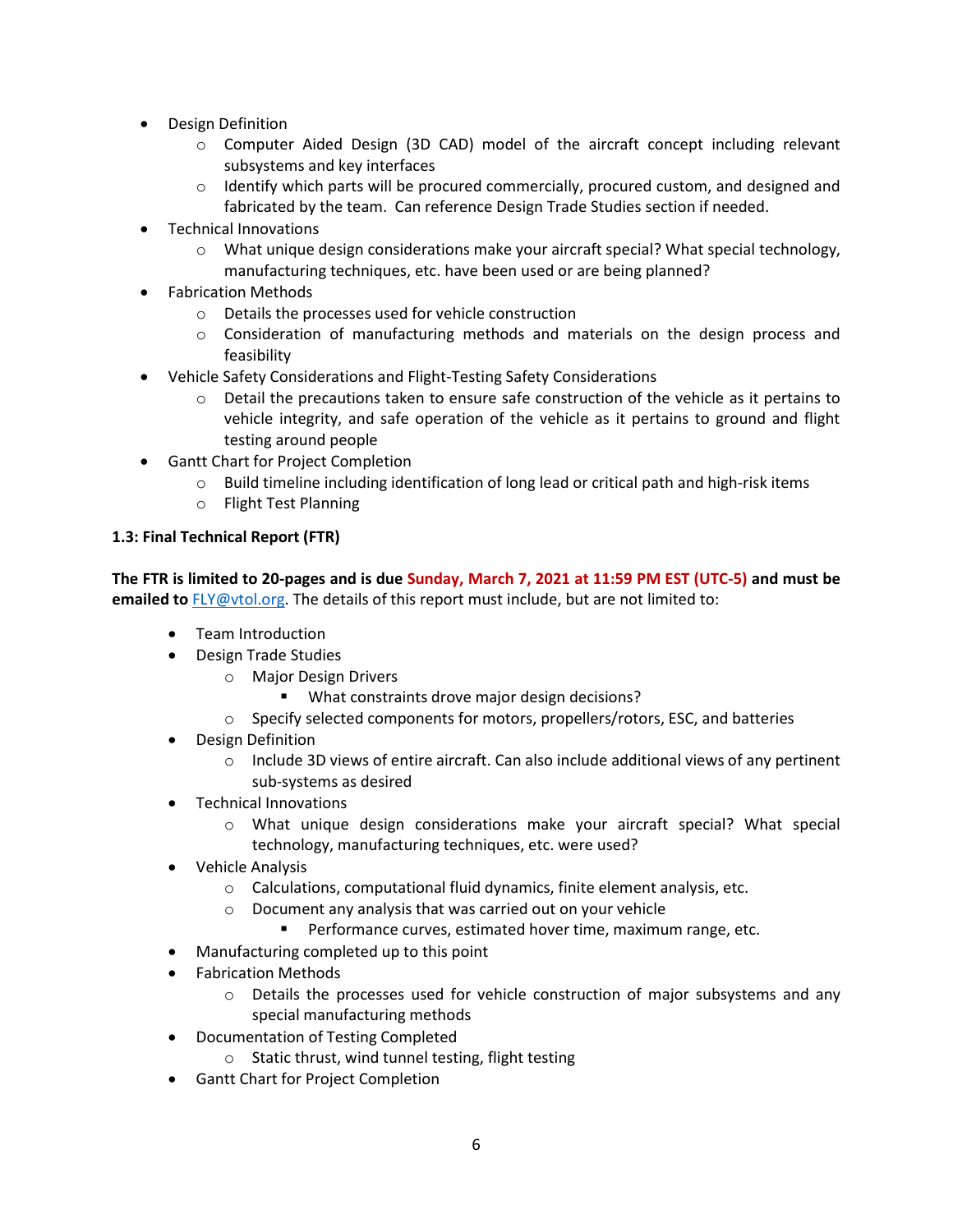# **2.0: The Competition**

The goal of the final fly-off is to prove the capability of each team's prototype based on common mission requirements for urban air mobility (UAM) aircraft. The courses, course rules and scoring have been determined to best test the performance of each aircraft at the subscale level. Competition weekend scoring will be determined by two parts, the fly-off and the team presentations, of which the fly-off will carry the most weight in final scoring. The categories of focus are:

- Range
- Agility and Speed
- Landing Accuracy
- Payload Capacity

Payloads must be the commercially available SoftGrip hand weights. These weights can be found online and range in sizes from 0.5–10 lb (227g–4.536 kg). The Maneuverability Course will use a 2 lb (0.907 kg) payload, and there will be the option to use larger payloads for the Maximum Range Course to earn additional points. The payload and attachment are described more in section 2.3.1.

# **2.1: Judging**

A panel of judges will be appointed for the scoring of each aspect of the competition. This includes the technical reports and team presentations. The safety tests and course scoring will be carried out by the VFS organizers. The majority of points for the fly-off portion of the competition will be awarded based on quantitative metrics, thus removing the potential for bias. The safety tests will be on a pass/fail basis.

# **2.2: Safety Checks**

A series of safety checkpoints will be required in order for teams to participate in the final fly-off. These tests are put in place to ensure a safe, reliable, properly functioning aircraft to minimize risk during the fly-off. The safety checks will involve a bench check and a hover test.

# **2.2.1: Bench Check**

The bench check will involve each team giving the judge an explanation of how the aircraft works, safety considerations, and operating procedure in front of the aircraft prior to a thorough inspection. This will provide an opportunity for judges to ensure safety of the aircraft, provide an opportunity for any required modifications before moving on, or disqualify an unsafe aircraft. If an aircraft does not meet all of the safety requirements, the team can apply modifications and ask for another bench check. If a team still does not meet the safety requirements, the team will only be allowed to perform the presentation, not the flight missions. If a team plans to attempt the autonomous bonus challenge (as described in Section 2.3.3), they must prove the remote-kill functionality of the vehicle's power system while operating in autonomy mode during this check. The judges will be looking for the following:

- $\circ$  The remote controller must demonstrate a lost-link power-cut functionality
- o Proper operation of the shunt plug and verification of the correct location
- o Battery type verification
- o Weighing of the aircraft
- o Measurement of the aircraft's maximum dimension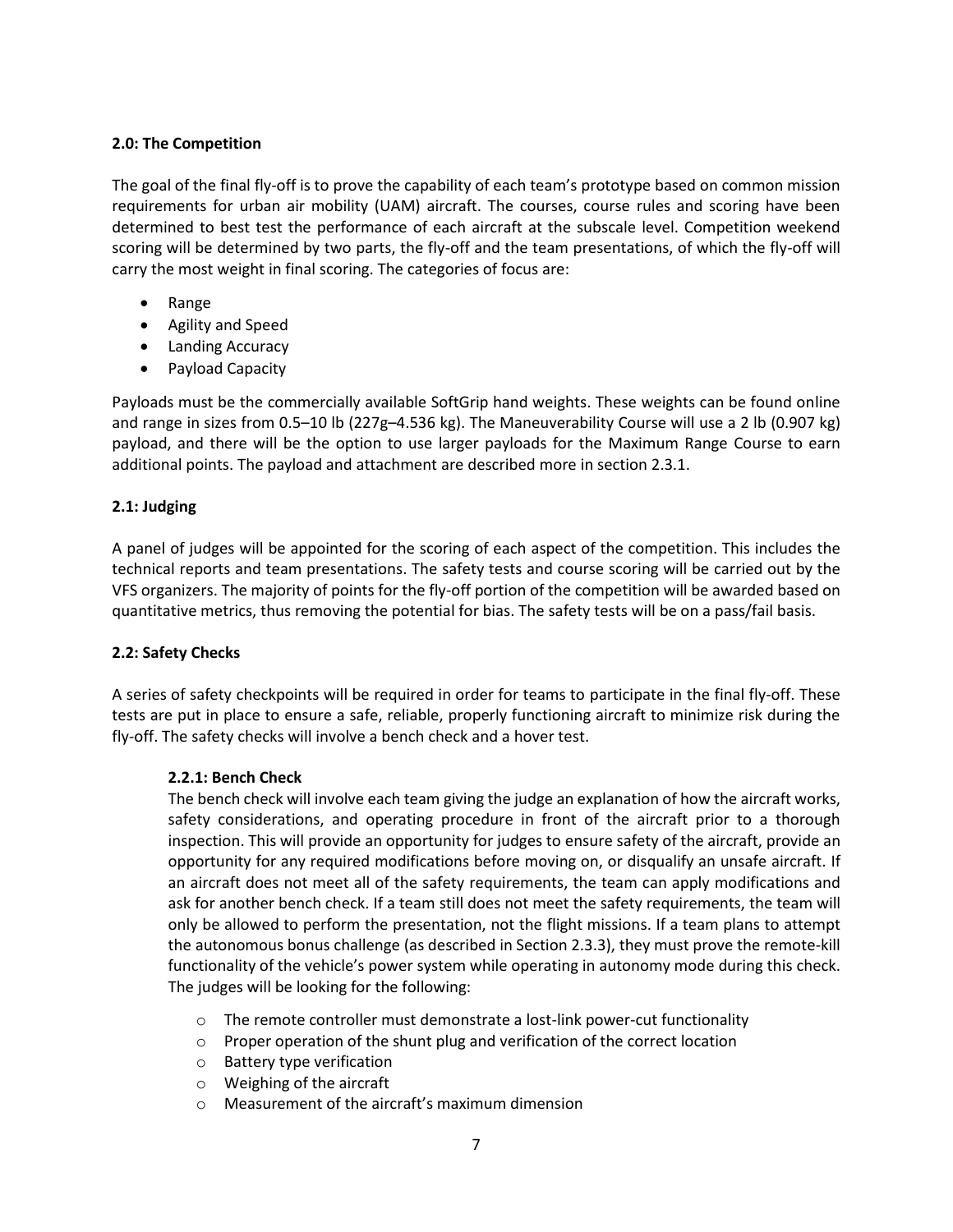- o Checking for suitable integrity and rigidity of the aircraft
- $\circ$  Demonstrating remote-kill functionality in autonomy mode for any team that elects to attempt the autonomous bonus challenge

#### **2.2.2: Hover Test**

The hover test will require each team to power on their aircraft, hover at approximately 5–6 ft (1.5-1.8 m), display each directional control input, and make a controlled landing. The aircraft must remain aloft under pilot control for at least 60 seconds before being set back down.

# **2.3: The Fly-Off**

Teams that successfully complete the safety checks will be permitted to participate in the fly-off. This will consist of two courses — the maneuverability course to test a representative UAM mission, and the maximum range course to test the aircraft performance. The designated test site, located at ARL R2C2 GQ is shown below in Figure 1. It depicts a 600' diameter gravel pad and the location of multiple CONEX shipping containers that comprise the Military Operations in Urban Terrain (MOUT) environment. The MOUT environment will be present within the test area and must be accounted for during course runs. A majority of the MOUT building structures are made up of 40' x 9.5' x 8' (LxHxW) shipping containers. Only the tower is constructed of 20' x 9.5' x 8' (LxHxW) shipping containers. Consequently, single story structures are approximately 10' high, two-story structures are approximately 20' high, and so-on. The tower has an approximate ground footprint of 32' x 20' (LxW) and a top elevation of approximately 40' above the field.





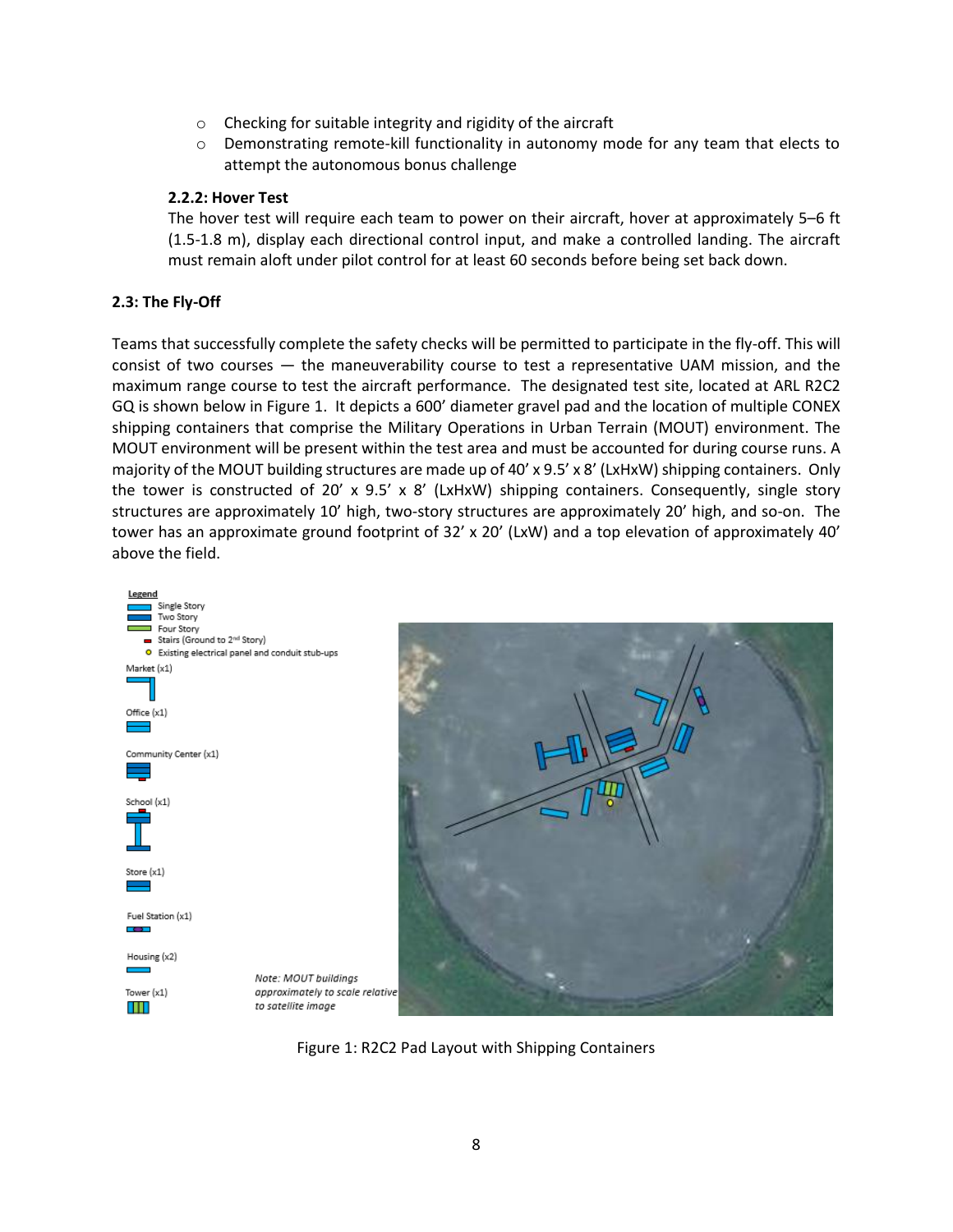# 2.3.1: Maneuverability Course

This course tests the vehicle's capability to maneuver and complete a simulated UAM mission. The vehicle will be loaded with a 2 lb SoftGrip weight that is provided by the team and is installed before powering on the vehicle, and then must fly the course. The SoftGrip weight and vehicle will be weighed prior to the flight. The combined weight must remain within the UAS Group 1 weight class (i.e. no more than 20 lb / 9.072 kg). The SoftGrip weight is shown in Figure 2, below, and can be found online (e.g. Amazon.com or Walmart.com). The payload must be secured to the aircraft, either internally or externally with a safety wire running through the grommet that connects to the airframe. The course directions are specified below:

- Power on the aircraft (with the 2 lb SoftGrip weight already installed)
- Pilot and navigator enter pilot and navigator zone
- Lift off vertically to a height of approximately 5-6 ft (cleared by the course judge)
- Fly around the course as shown in Figure 3
	- o Come to a full stop on top of each elevated pad (dimensions 3'H x 8'L x 4'W)
	- o Members from your team will be stationed closer to each landing pad (just outside of the chain-link safety fence depicted by the circle in Figure 3) and will help the pilot navigate by giving instructions to the team navigator via walkie talkies (or cell-phones) supplied by your team
	- o A range official will be stationed at each pad to give a "thumbs-up" for take-off
- After departing the third pad, the aircraft must enter the VTOL zone above 5 ft (1.5 m), and descend vertically to a controlled landing
- Time stops when vehicle is safely on the ground
- Power down the aircraft



Figure 2: SoftGrip 2 lb. Payload (1.0" H x 7.0" L x 2.0" W)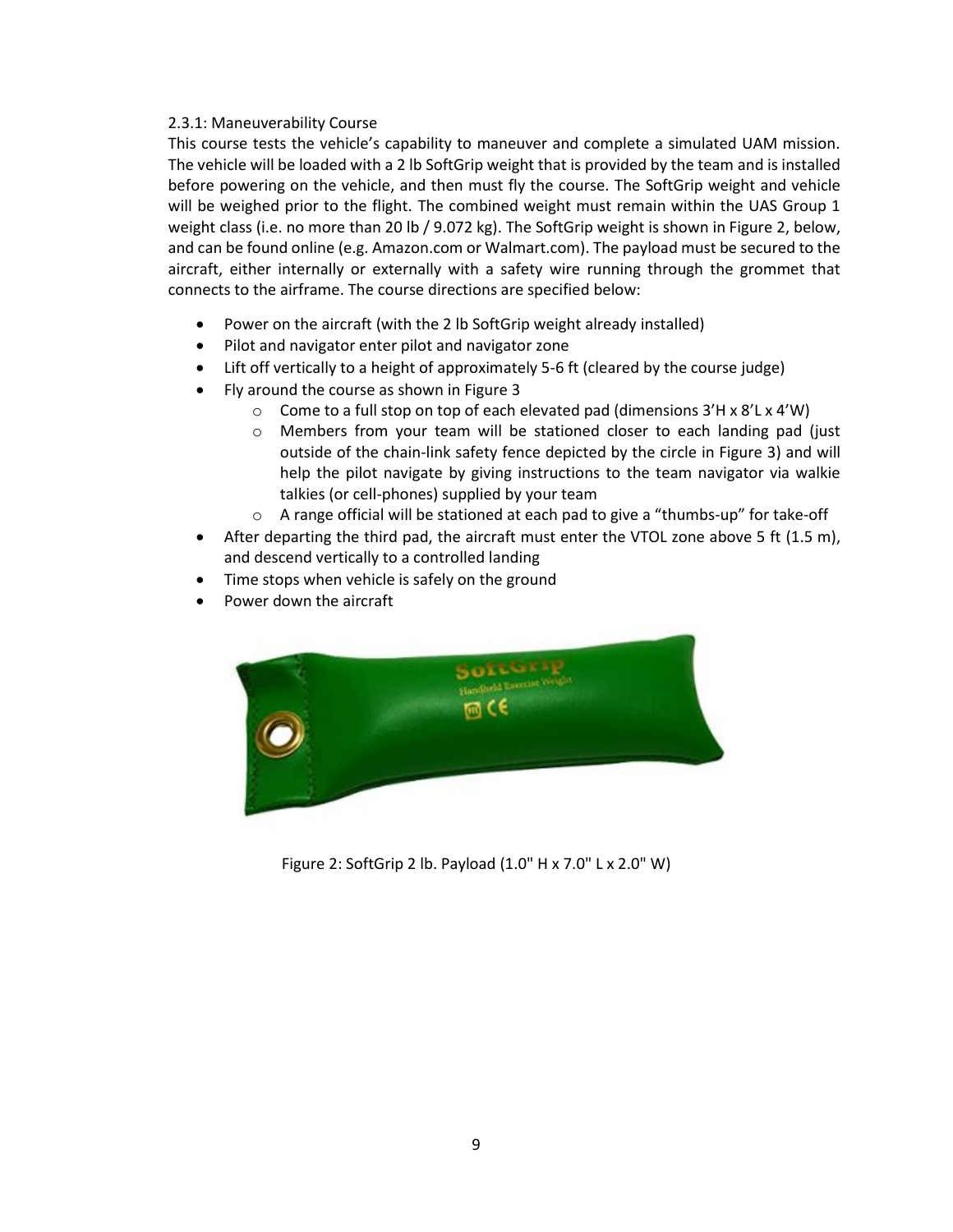

Figure 3: Maneuverability Course

# **2.3.2: Maximum Range Course**

The maximum range course is meant to test the aircraft's range and to some extent the vehicle's endurance. A known challenge for electric aircraft is the low energy density in current battery technology. This means that to meet functional ranges, the aircraft must operate as efficiently as possible during cruise flight to achieve longer ranges and be marketable for mission success. The course starts and stops at the respective VTOL zone for the left or right track (see Figure 4).

Course officials will be seated along the plane perpendicular to the flight path at the two extremes of the course. They will raise a flag after the aircraft crosses the plane of their location, signaling that the pilot can turn around and continue back in the other direction. The pilot must bring the aircraft to a complete landing within the VTOL zone on each lap, and then can immediately takeoff again after touching down. The number of complete laps, which are defined as one complete circuit from the VTOL zone to each end of the flight line and back to the VTOL zone, will be recorded for course scoring. Points will be awarded based on the total number of complete laps; no partial credit will be given for uncompleted laps. A maximum time limit of 10 minutes will be imposed on the course. The minimum payload for this mission is again the 2 lb payload from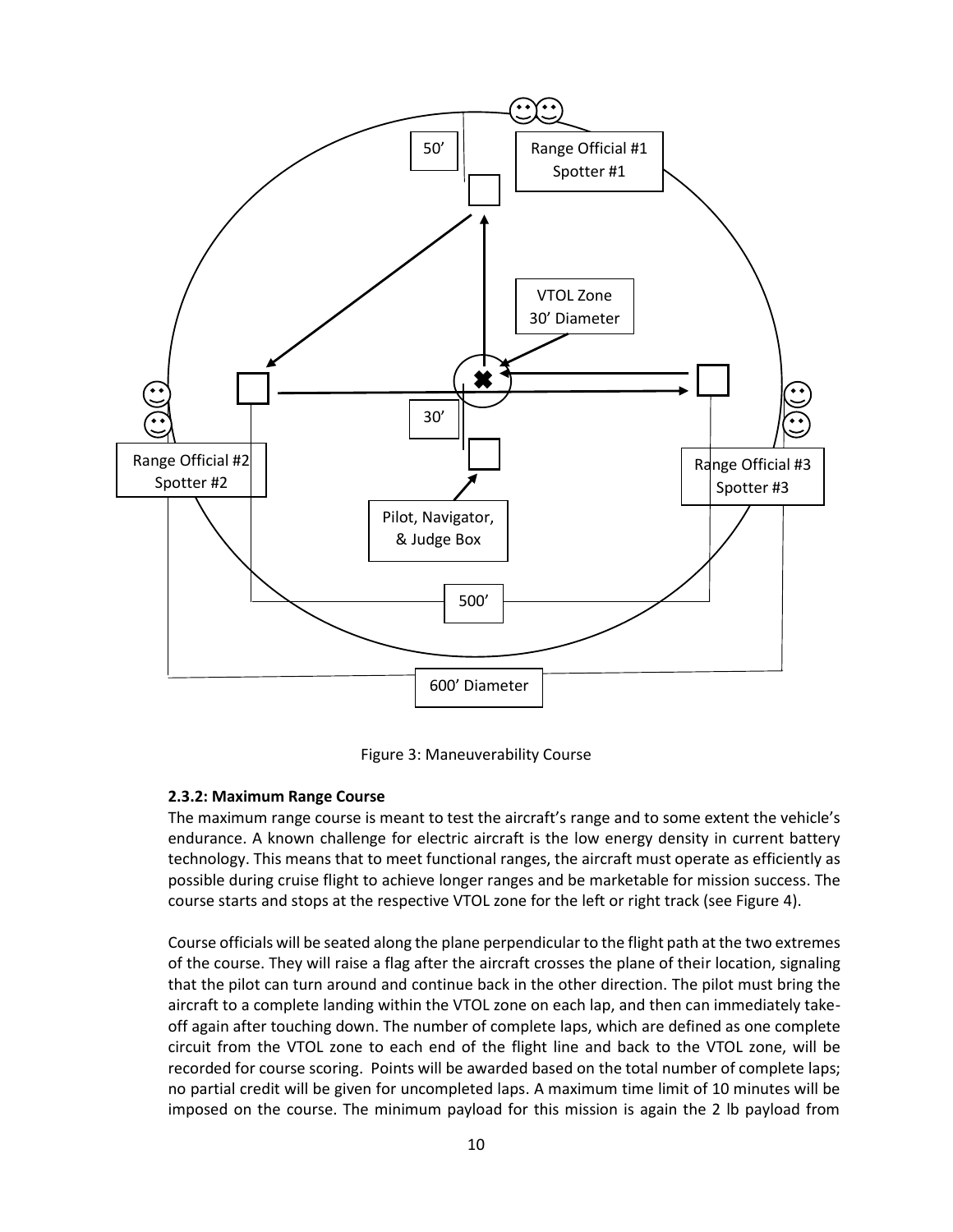Figure 2. Teams do, however, have the opportunity to add additional payload as they see fit. The payload fraction will be scored as shown in Table 6. The course directions are specified below:

- Power on the aircraft
- Pilot and navigator enter pilot and navigator zone
- Lift off vertically to a height of approximately 5-6 ft (cleared by the course judge)
- Fly around the course as shown in Figure 4
	- o Must wait for range official to raise flag before beginning 180-degree turn
	- o Aircraft must land in the VTOL zone on each lap
	- o Up to two teams may be flying simultaneously in separate left and right tracks
- When the aircraft is either low on power, or has surpassed the 10-minute limit, it must enter the VTOL zone above 5 ft, and descend vertically to a controlled landing
- The number of complete laps will be recorded for scoring
- Power down the aircraft
- Note: Failure to land the aircraft under control in the VTOL zone (i.e. running out of battery mid-flight) will result in a two-lap penalty



Figure 4: Maximum Range Course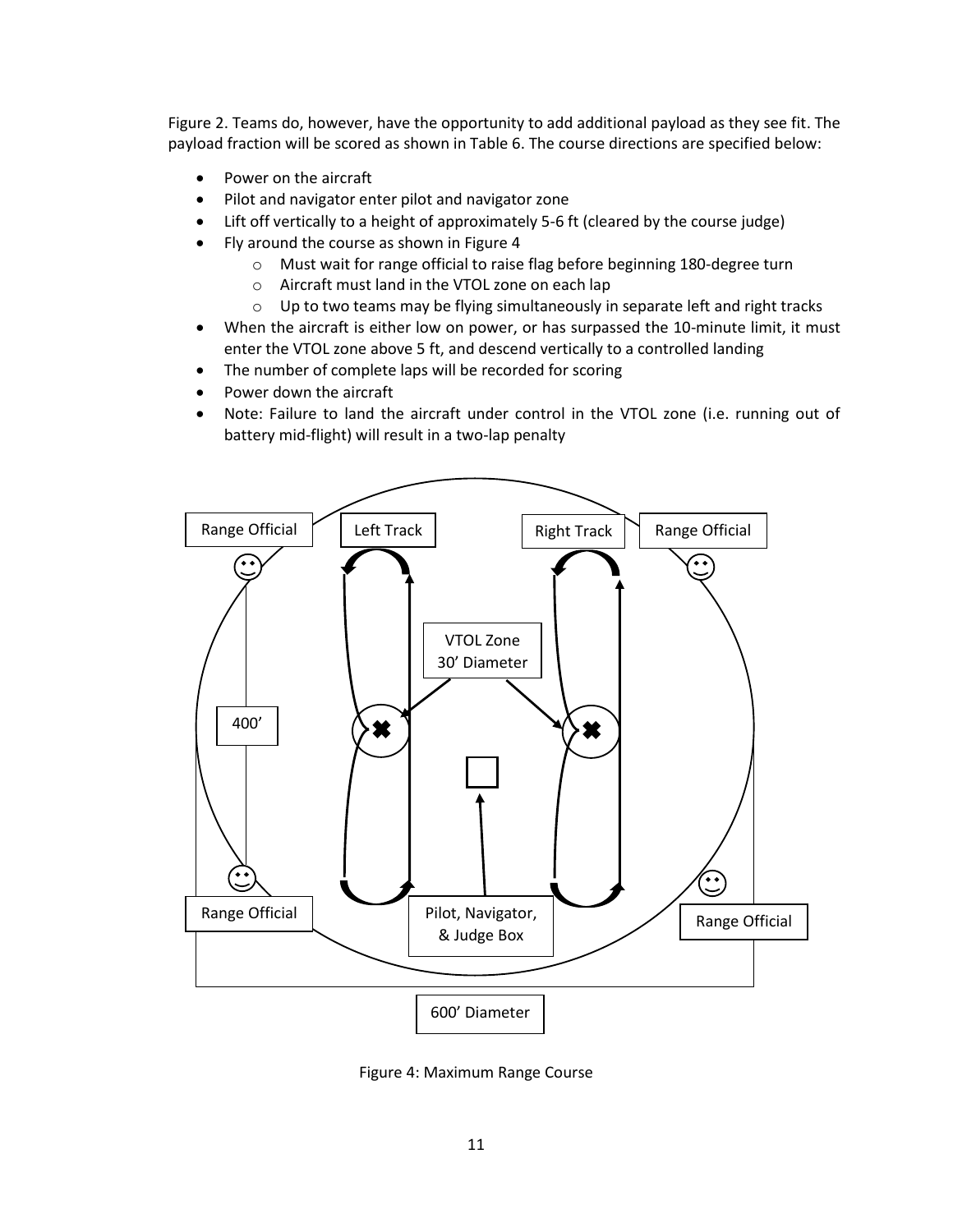#### **2.3.3: Autonomous Bonus Challenge**

A bonus challenge will be available for teams to attempt at their discretion. The challenge will require a series of waypoints to be programmed via GPS coordinates into the aircraft's control system that the vehicle will then autonomously fly. The course is shown below in Figure 5, and the scoring is shown in Table 7. The waypoints are numbered 1 through 4 as seen in Figure 5. The precise GPS coordinates will be supplied at a later date. If a team elects to participate in the bonus challenge, they will be required to prove the remote-kill functionality of the vehicle's power system while operating in autonomy mode during the bench check. A "how-to" guide that is specific to autonomy is also being published on the DBVF webpage with recommended equipment and helpful tips (see Section 8 of this document). The course directions are specified below:

- Power on the aircraft
- Pilot enters pilot zone and commands a start of the vehicle's autonomous flight
- Aircraft must climb vertically to a height of approximately 5-6 ft above the ground, and maintain that position for at least 10 seconds
- Fly around the course as shown in Figure 5
	- o Land and take-off in the general location of each numbered point
- After departing the fourth way-point, the aircraft must enter the VTOL zone above 5 ft., and descend vertically to a controlled landing
- Power down the aircraft



Figure 5: Bonus Challenge Course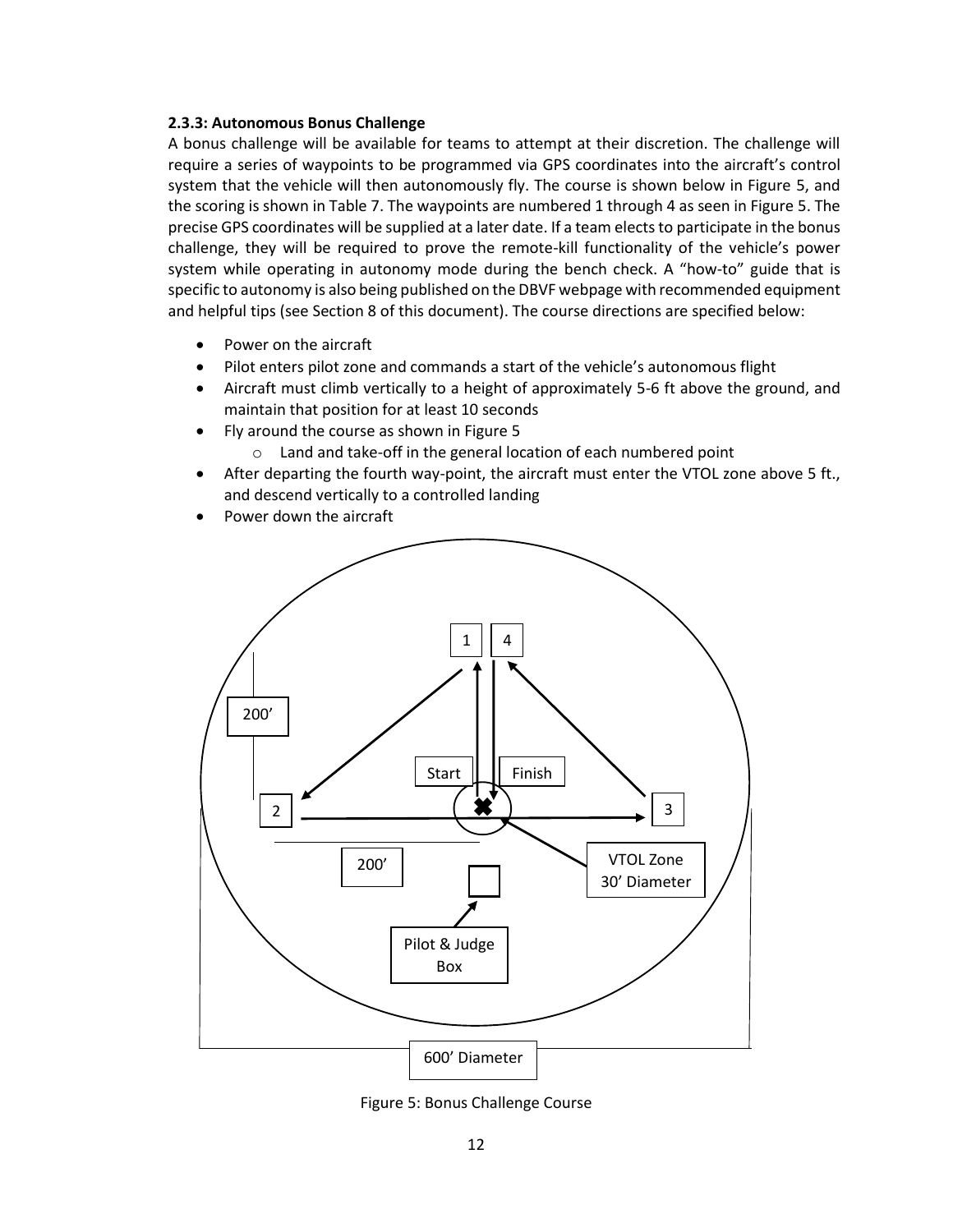# **2.4: Presentations**

Final presentations given by each team will contain an overview of the content from the Final Technical Report. This will involve a deep look into the design drivers based on the initial trade studies, operating procedures, manufacturing methods, and overall project expenses. This material may be presented by no less than 2 people, and no more than 6 people. Each presenter must be a student member of the team. The presentations will be open to all competition participants, with a private Q&A session with the judges following each presentation.

The team should bring their presentation on a flash drive. The maximum time allowed for the presentation is 10 minutes. There is a 5-minute question period from the judges after each presentation.

The presentation should be in English and should include, but is not limited to:

- Team member introductions
- Trade studies and analysis leading to the selection of the conceptual design used
	- $\circ$  Plots, videos, or images of any quantitative methods including theoretical design and performance calculations, finite element analysis (FEA), or computational fluid dynamics (CFD) simulations completed
- Final design and fabrication
- Ground and flight testing
	- o Videos or images of testing are encouraged

The presentations are graded according to the rubric in section 3.3.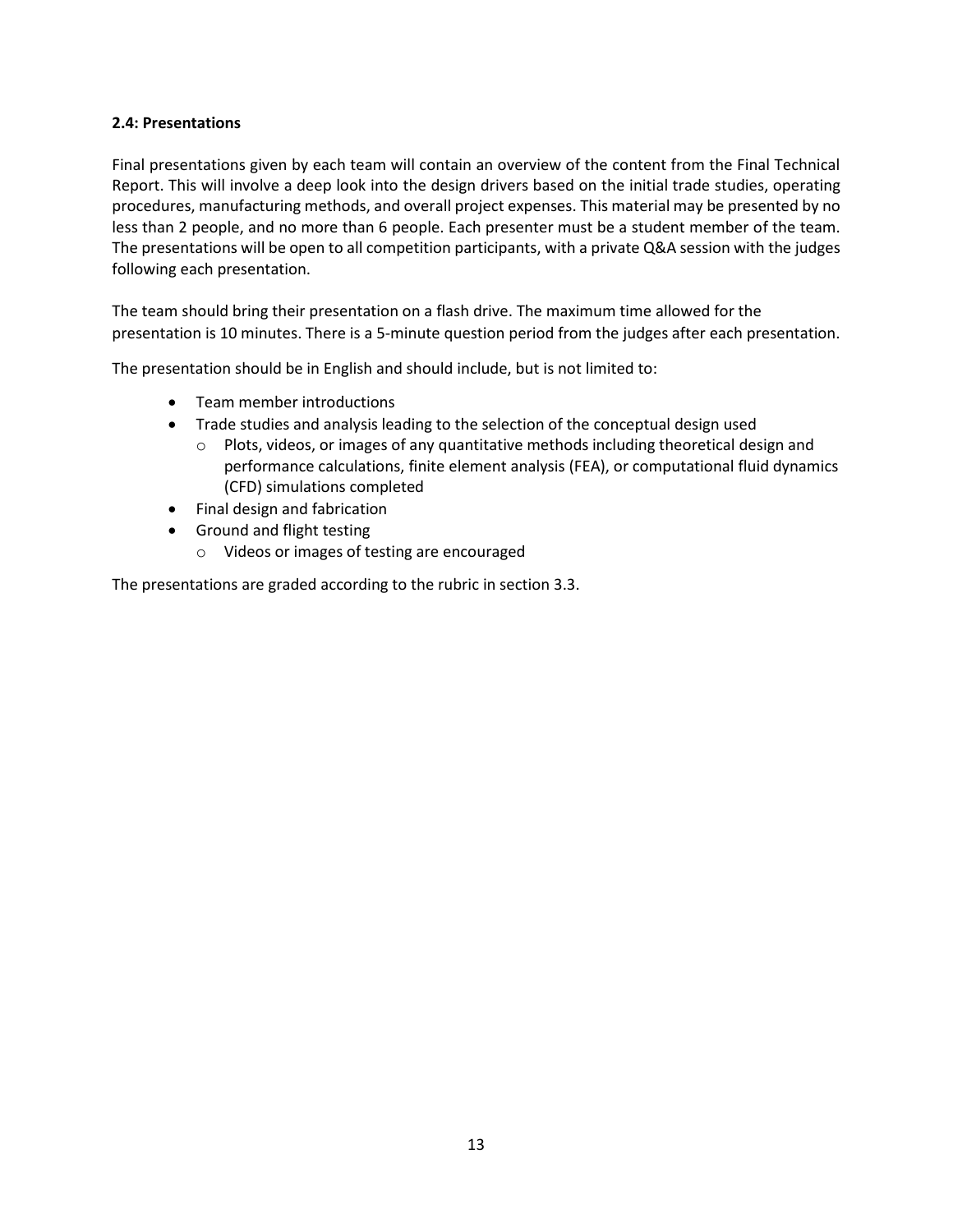# **3.0: Scoring**

Scoring considerations will include the summation of the following:

- Preliminary Design Report (PDR); 100 Points Possible
	- o Scoring carried out by the judges in accordance with the rubric in section 3.1 and will be returned to teams by Feb. 1, 2021
- Final Technical Report (FTR); 100 Points Possible
	- o Scoring carried out by the judges in accordance with the rubric in section 3.2 and will be returned to teams by April 15, 2021
- Team Presentations; 100 Points Possible
	- o Scoring carried out by the judges in accordance with the rubric in section 3.3
- Aircraft Mission Performance; 300 Points Possible + 25 Points Possible for Bonus Challenge
	- $\circ$  Scoring carried out by the VFS organizers in accordance with the rubrics in section 3.4

# **3.1: Preliminary Design Report (PDR) Scoring**

| Table 1. PDR Grading Rubric (100 possible points) |                                                                                                                                         |                    |
|---------------------------------------------------|-----------------------------------------------------------------------------------------------------------------------------------------|--------------------|
| Category                                          | Description                                                                                                                             | Scoring<br>(X/100) |
| Design Trade                                      | Show which constraints drove major design decisions and what was                                                                        | X/15               |
| <b>Studies</b>                                    | eventually selected.                                                                                                                    | points             |
| Technical                                         | Detail any unique design considerations or technologies used by the                                                                     | X/15               |
| Innovations                                       | team.                                                                                                                                   | points             |
| Design Definition                                 | Include a computer aided design package with isometric views of<br>the vehicle and detailed drawings (at least top, side, front views). | X/30<br>points     |
| <b>Fabrication</b>                                | Describe the various fabrication methods and approaches used thus                                                                       | X/15               |
| <b>Methods</b>                                    | far in creating prototype and flight vehicles.                                                                                          | points             |
| <b>Gannt Chart</b>                                | Show your planned path to completing the design and build<br>portions in time for the competition fly-off.                              | X/5<br>points      |
| Presentation and                                  | Report should be easy to follow with good flow between sections,                                                                        | X/20               |
| Organization                                      | proper spelling, punctuation, etc.                                                                                                      | points             |

Monetary prizes will also be awarded following the review and scoring of the preliminary design reports for the  $1^{st}$  through  $3^{rd}$  best scores as follows:

- $\bullet$  **1**<sup>st</sup> –\$750
- $\bullet$  2<sup>nd</sup> \$500
- $\bullet$  3<sup>rd</sup> \$250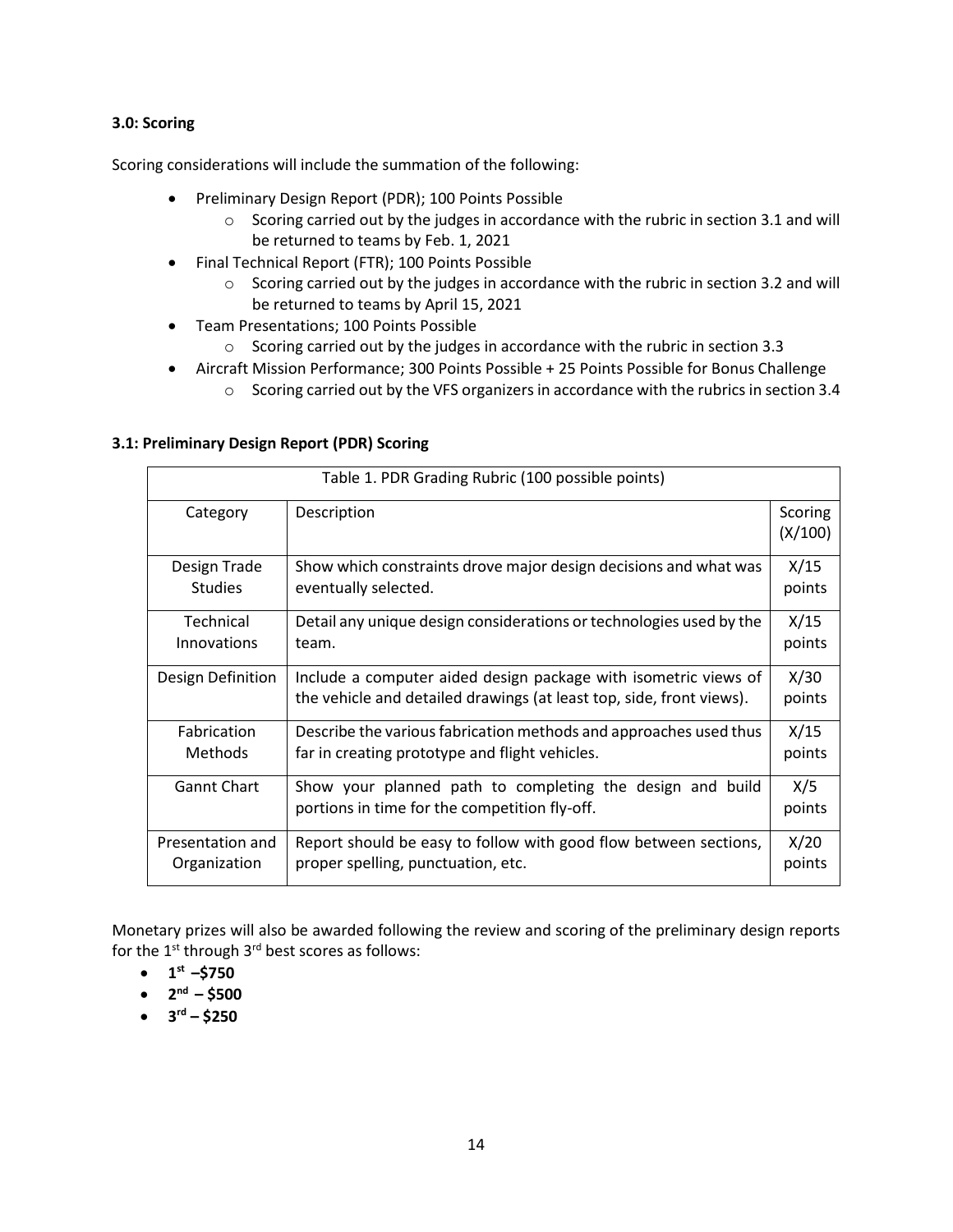# **3.2: Final Technical Report (FTR) Scoring**

| Table 2. FTR Grading Rubric (100 possible points) |                                                                                                                                         |                    |
|---------------------------------------------------|-----------------------------------------------------------------------------------------------------------------------------------------|--------------------|
| Category                                          | Description                                                                                                                             | Scoring<br>(X/100) |
| Design Trade                                      | Show which constraints drove major design decisions and what was                                                                        | X/5                |
| <b>Studies</b>                                    | eventually selected.                                                                                                                    | points             |
| Technical                                         | Detail any unique design considerations or technologies used by the                                                                     | X/15               |
| Innovations                                       | team.                                                                                                                                   | points             |
| Design Definition                                 | Include a computer aided design package with isometric views of<br>the vehicle and detailed drawings (at least top, side, front views). | X/30<br>points     |
| <b>Fabrication</b>                                | Describe the various fabrication methods and approaches used thus                                                                       | X/15               |
| <b>Methods</b>                                    | far in creating prototype and flight vehicles.                                                                                          | points             |
| <b>Flight Test</b>                                | Document the flight testing carried out thus far and any design                                                                         | X/15               |
| <b>Results</b>                                    | changes or modifications that arose from them.                                                                                          | points             |
| Presentation and                                  | Report should be easy to follow with good flow between sections,                                                                        | X/20               |
| Organization                                      | proper spelling, punctuation, etc.                                                                                                      | points             |

# **3.3: Presentation Scoring**

| Table 3. Team Presentations Grading Rubric (100 possible points) |                                                                                                                                                                                                                                      |                    |
|------------------------------------------------------------------|--------------------------------------------------------------------------------------------------------------------------------------------------------------------------------------------------------------------------------------|--------------------|
| Category                                                         | Description                                                                                                                                                                                                                          | Scoring<br>(X/100) |
| Originality                                                      | Major subassemblies not off-the-shelf (other than powertrain and<br>drive systems), involves innovative engineering to solve specific<br>problems in an optimal way, solved challenging innovation problems,<br>unique capabilities. | X/15<br>points     |
| Presentation                                                     | Clear, easy to follow and understand, good flow guiding the audience,<br>good graphics, good speaking presence, get points across.                                                                                                   | X/15<br>points     |
| Engineering                                                      | Judgement, analysis, design process, validation and testing process,<br>good drawings and renderings.                                                                                                                                | X/30<br>points     |
| Publicity                                                        | Good renderings showing mission utility, clear performance metrics<br>making the given vehicle configuration the clear choice.                                                                                                       | X/15<br>points     |
| Teamwork                                                         | Inter-disciplinary teams optimizing across boundaries, leadership.                                                                                                                                                                   | X/15<br>points     |
| <b>Public relations</b>                                          | Clear, concise, accurate answers to judge questions.                                                                                                                                                                                 | X/10<br>points     |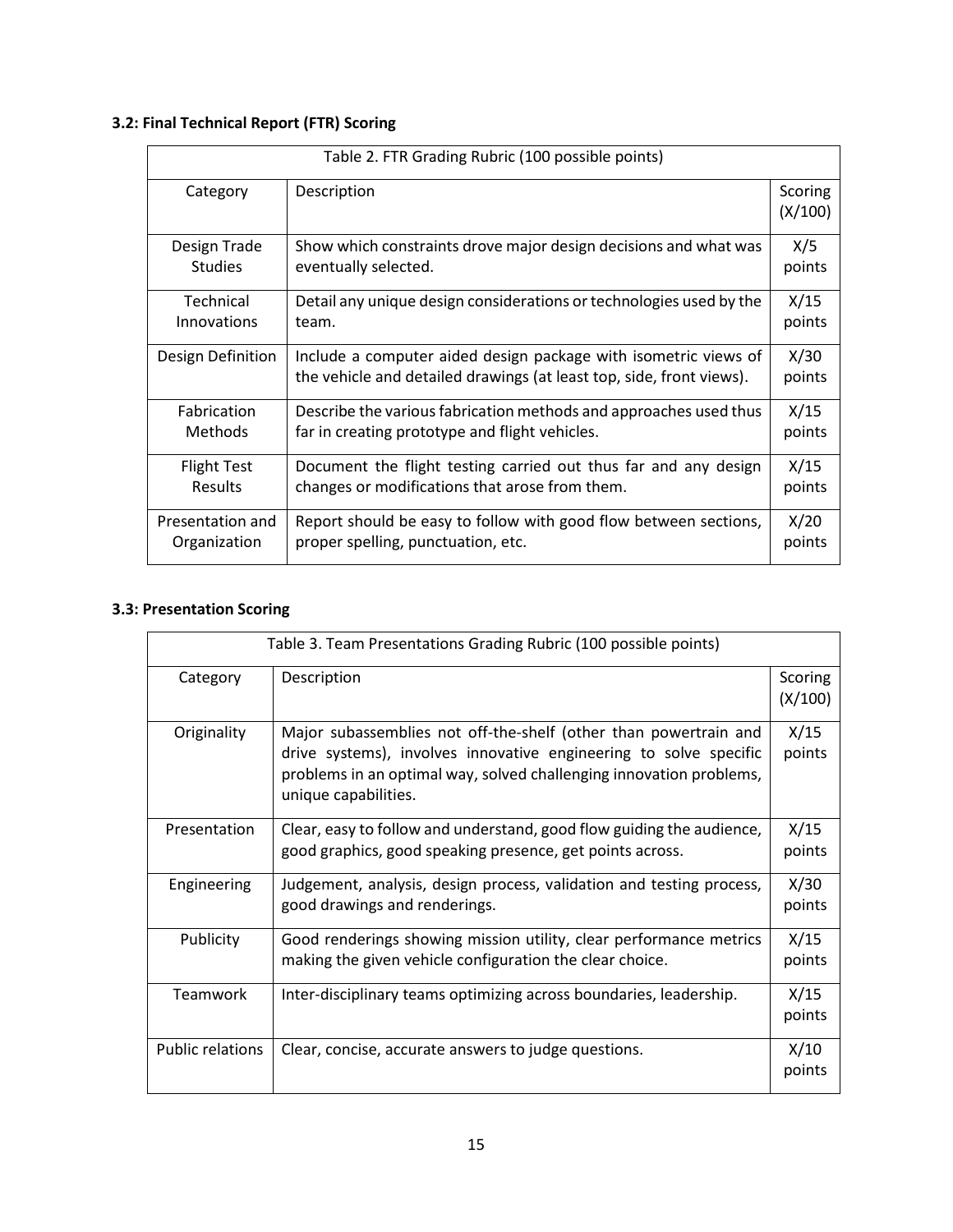#### **3.4: Aircraft Mission Performance Scoring**

- Safety Checks (Pass/Fail)
	- o Bench Check Completion
	- o Hover Test Completion

# **3.4.1: Maneuverability Course Scoring**

Points awarded for the maneuverability course will be broken down into interval achievements towards mission completion. The scoring breakdown consists of:

- 1. The aircraft rising vertically out of the VTOL zone (Pass/Fail)
- 2. Properly maneuvering around the course as described in Section 2.3.1 (Pass/Fail)
- 3. Controlled vertical landing inside of the designated VTOL zone (Pass/Fail)
- 4. Course time score (Points awarded as shown in Table 4)

| Maneuverability Course Score (150 possible points); N = Total Number of Teams                           |  |  |
|---------------------------------------------------------------------------------------------------------|--|--|
| $\left  n^{th}$ Place (n = 1 for team with fastest time) $\left  150 * ((N + 2) - n) / (N + 1) \right $ |  |  |

# **3.4.2: Maximum Range Course Scoring**

Points awarded for the maximum range course will be broken down into interval achievements towards mission completion. The scoring breakdown consists of:

- 1. The aircraft rising vertically out of the VTOL zone (Pass/Fail)
- 2. Properly maneuvering around the course as described in Section 2.3.2 (Pass/Fail)
- 3. Controlled vertical landing inside of the designated VTOL zone (Pass/Fail)
- 4. Course lap score (Points awarded as shown in Table 5)
- 5. Course payload fraction score (Points awarded as shown in Table 6)
	- a. Payload fraction defined as (payload weight)/(aircraft weight without payload)

Table 5. Maximum Range Course Lap Scoring

| Maximum Range Course Score (100 possible points); N = Total Number of Teams |                                 |  |  |
|-----------------------------------------------------------------------------|---------------------------------|--|--|
| $nth$ Place (n = 1 for team with most laps)                                 | $100 * ((N + 2) - n) / (N + 1)$ |  |  |

Table 6. Maximum Range Course Payload Fraction Scoring

| Maximum Range Course Score (50 possible points); N = Total Number of Teams         |  |  |
|------------------------------------------------------------------------------------|--|--|
| $n^{th}$ Place (n = 1 for highest payload fraction)   50 * ((N + 2) – n) / (N + 1) |  |  |

# **3.4.3: Bonus Challenge Scoring**

Each team to successfully complete the bonus challenge will be awarded full points.

| Maximum Range Course Score (25 possible points) |    |  |
|-------------------------------------------------|----|--|
| <b>Successfully Completed Course</b>            | 25 |  |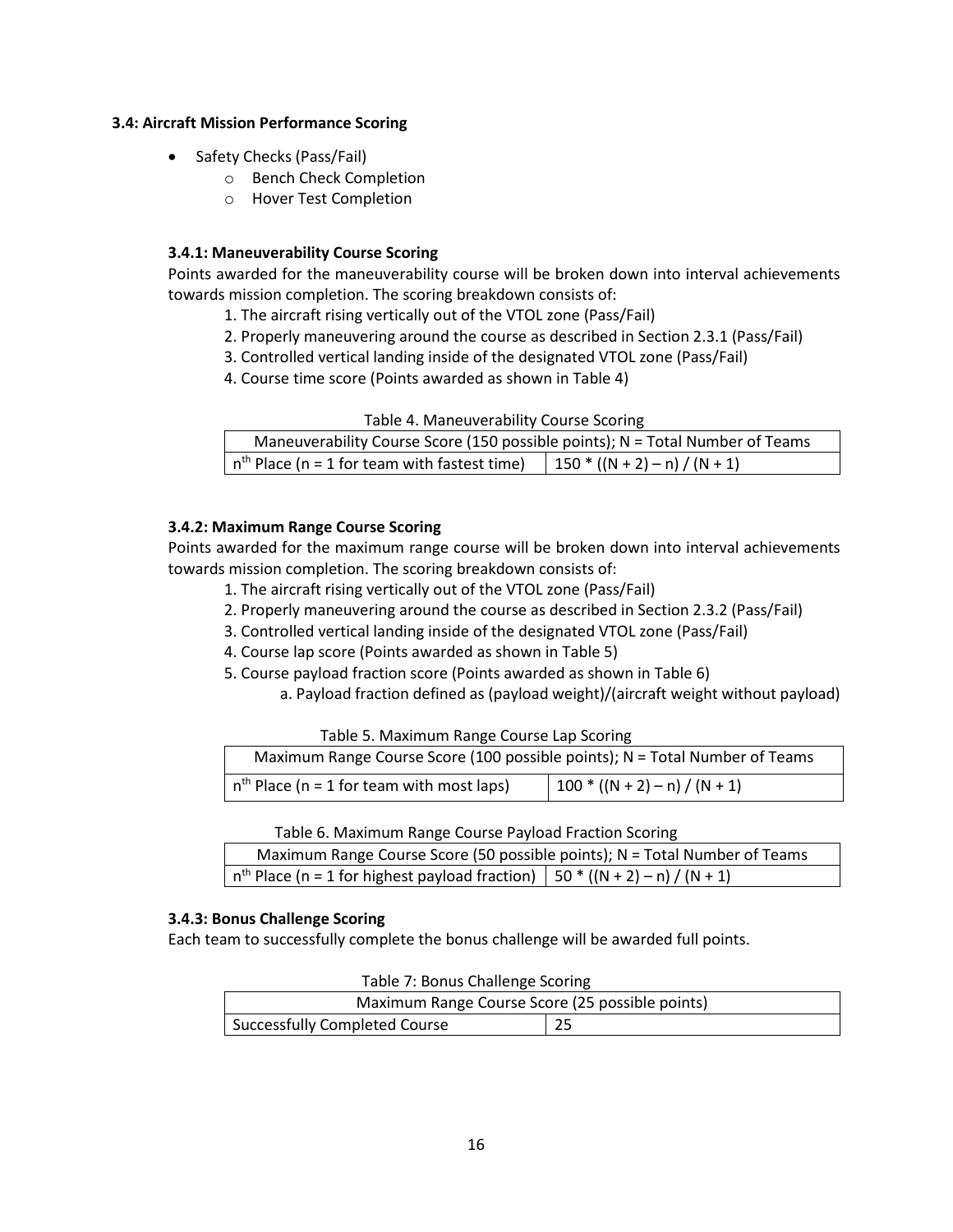#### **4.0: Aircraft Design Restrictions and Requirements**

1. Maximum Weight: Aircraft maximum take-off weight must be no more than 20 lb (UAS Group 1). This weight limit includes the 2 lb payload used in the maneuverability task. For example, an 18 lb aircraft would fly at the maximum allowable 20 lb when carrying the payload.

2. Power System: The aircraft must be electric (electric power source and electric motors).

3. Propulsion System Batteries: For the purpose of competition safety, unaltered commercially available LiPo batteries of six cells or less (6S or less) may be used. The team needs to select the proper capacity for their vehicle. Each battery is limited to 100 W-hr. Each battery used in the propulsion system must have a fuse directly in-line with its positive terminal that has a maximum continuous current rating equal to or less than the maximum continuous discharge rating of the battery (i.e. A-hr x Coulomb rating.) Multiple batteries following the above requirements can be combined in parallel for the propulsion system. Each battery must be identical and have its own fuse on its positive lead. All LiPo batteries at the competition must be charged and stored inside a LiPo charging bag. They are only allowed out while being actively used with the aircraft.

4. Aircraft must have a separate power source for the flight control system. A LiPo battery that also follows the specifications under point 3 must be used.

5. Minimum Payload: The aircraft must be capable of carrying a minimum payload of 2 lb (0.907 kg).

6. Maximum Dimension: 6.5 ft (1981 mm), including the propellers/rotors in their most outstretched positions.

7. VTOL: The aircraft must take-off and land vertically.

8. Kill Switch: The remote controller must demonstrate a lost-link power-cut functionality.

9. Shunt Plug: The purpose of the shunt plug is to provide an easy and quick way to manually disarm the aircraft. A shunt plug must be wired between the leads of the battery system and the ESC for manual disarming and arming of the aircraft's power system. The shunt plug must be red. The shunt plug must be removable with only one hand and without any tool. The tip of the shunt plug, where someone would grab it, must be located outside the dotted line as shown in Figure 6, below. The dotted line, if extended both into and out of the page, creates a box around the aircraft that extends outward from the rotors by 6 inches in all directions. Hint: Placing the shunt plug aft of the vehicle may be the best solution for aerodynamic and stability purposes in forward flight.

10. Transmission Frequencies: Must follow FCC Part 15 rules for transmission frequencies and International Telecommunication Union (ITU) Region 2 frequency allocations. This means that telemetry, video, and control transmitters must operate on 902-928 MHz, ~2.4 GHz, or ~5.8 Ghz.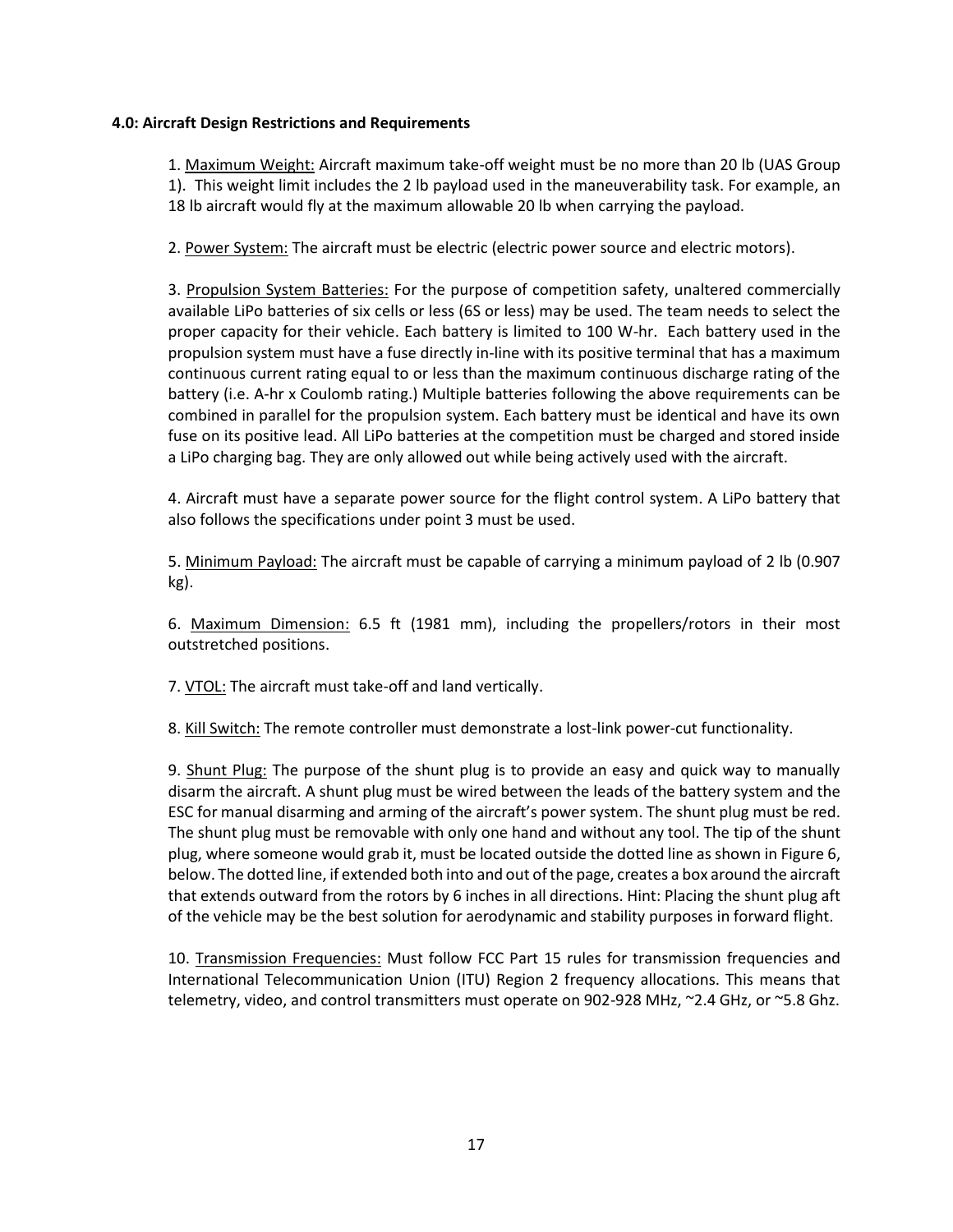

Figure 6. Allowable Location for Propulsion System Shunt Plug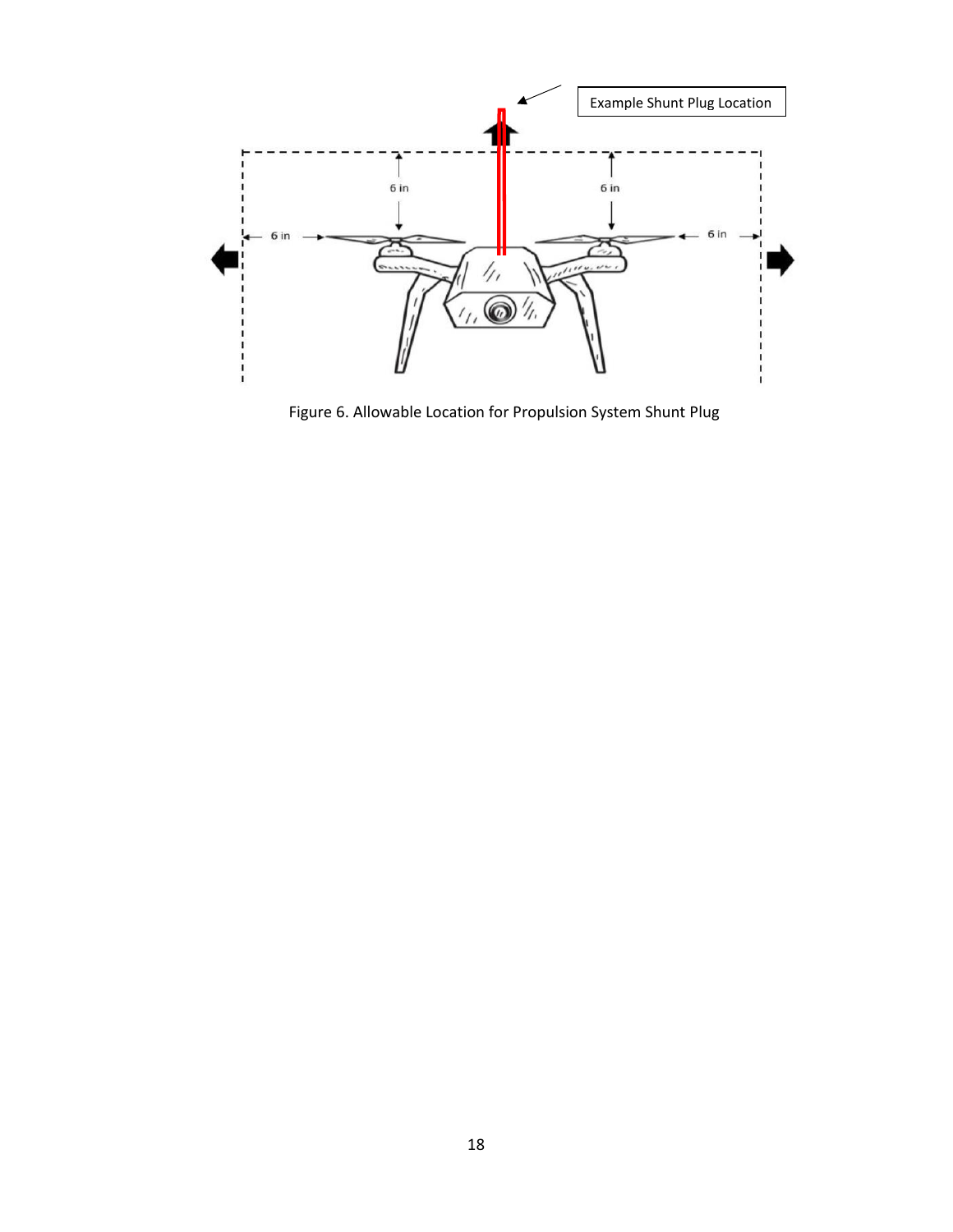# **5.0: Prizes**

Competition awards will include 1<sup>st</sup> through 3<sup>rd</sup> place overall: trophies and following award amounts:

- $\bullet$  1<sup>st</sup> –\$2000
- $\bullet$  2<sup>nd</sup> \$1000
- **3 rd – \$500**

Trophies will be awarded to 1st through 3<sup>rd</sup> place of the combined technical report and presentation scoring.

Monetary prizes will also be awarded following the review and scoring of the preliminary design reports for the  $1^{st}$  through  $3^{rd}$  best scores as follows:

- $\bullet$  **1**<sup>st</sup> –\$750
- $\bullet$  2<sup>nd</sup> \$500
- $\bullet$  3<sup>rd</sup> \$250

Additionally, awards may also be given for various "judges choice" categories to be announced at the end of the competition.

# **6.0 Expenses and Support**

VFS will not provide any travel or accommodation support for competing teams, or pay or reimburse any other expenses. Teams are encouraged to search for company sponsors for travel, accommodation, equipment, etc., and are free to display their sponsor's logos on their team shirts and on their aircraft.

# **7.0 Pilot Requirements**

Teams pilots must hold an FAA Part 107 Drone Certification. This certification is required by the time that participating teams submit their final team roster in February. It is not required for the initial proposal.

# **8.0 Autonomy**

This RFP has an Appendix A, "Achieving Autonomy: An Overview," which is posted on the competition webpage: [www.vtol.org/FLY](http://www.vtol.org/FLY). This appendix is meant to serve as a helpful guide to teams that choose to attempt the autonomous bonus challenge.

# **9.0 Disclaimers**

Safety is paramount in this competition. The rules are designed specifically to minimize risk to all participants and to comply with US government restrictions at the test site. VFS assumes no responsibility for any actions caused by any participants of the DBVF Competition.

These rules are subject to change. Any updates will be published at the end of a revised document and it will be located at **[www.vtol.org/FLY](http://www.vtol.org/FLY)**. All registered competitors will be notified of any clarifications on the rules or necessary adjustments. Frequently asked questions (FAQ) will be posted with responses to questions sent to the competition email address, **[FLY@vtol.org](mailto:FLY@vtol.org)**.